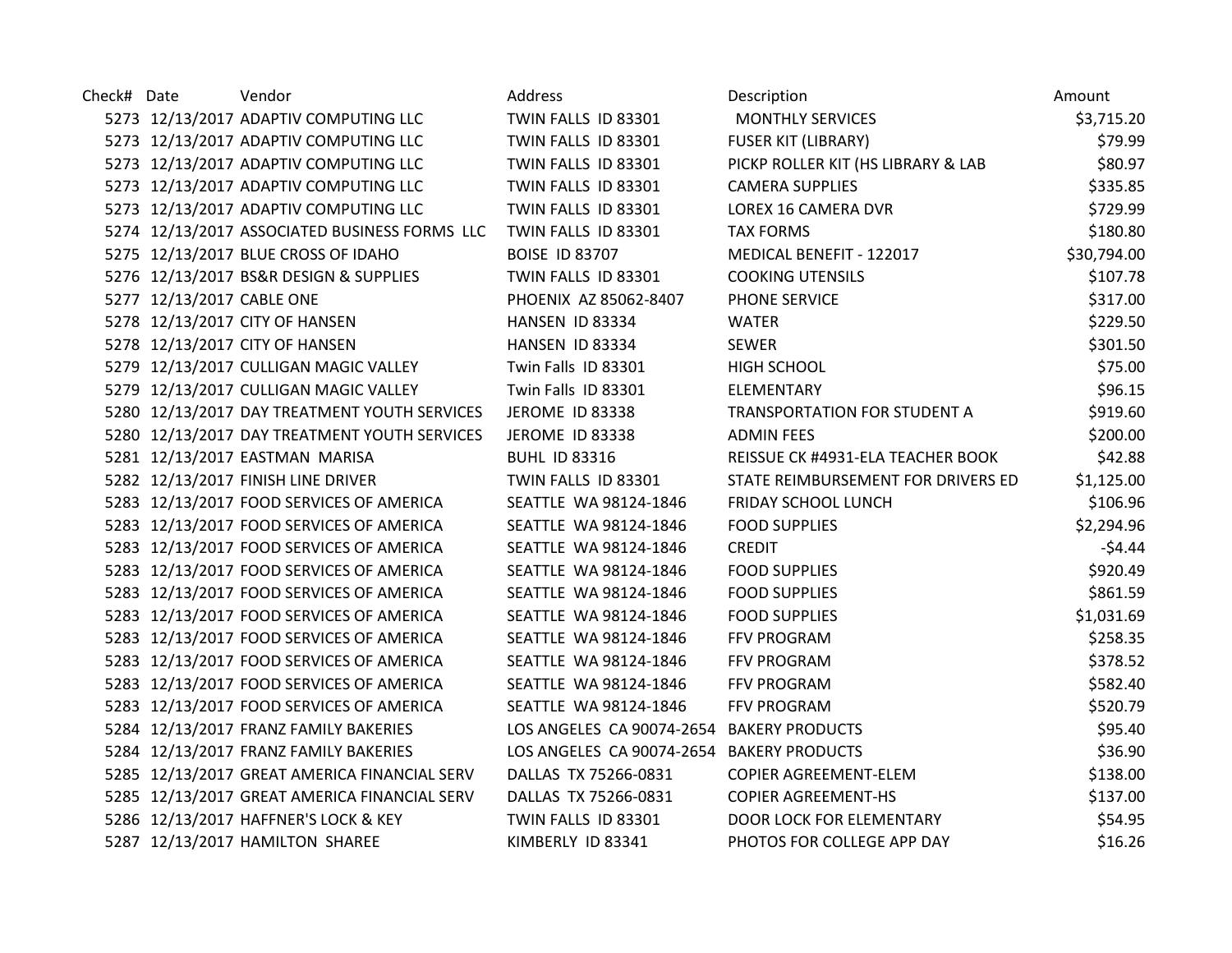| 5288 12/13/2017 Hansen School Dist #415                            |                                              | EMPLOYER SHARE MC & FICA - 122017          | \$12,264.36  |
|--------------------------------------------------------------------|----------------------------------------------|--------------------------------------------|--------------|
| 5289 12/13/2017 Hansen School Dist #415                            |                                              | <b>EMPLOYER SHARE PERSI - 122017</b>       | \$19,219.79  |
| 5290 12/13/2017 Hansen School Dist. #415                           |                                              | PAYROLL - 122017                           | \$164,867.49 |
| 5291 12/13/2017 HENDERSON RICHARD                                  | TWIN FALLS ID 83301                          | MILEAGE TO BOISE-CHARLOTTE DANIELSON       | \$142.04     |
| 5292 12/13/2017 HERNANDEZ DACIA                                    | HANSEN ID 83334                              | SUPER TEACHER WRKST MEMBERSHIP             | \$19.95      |
| 5292 12/13/2017 HERNANDEZ DACIA                                    | HANSEN ID 83334                              | WRISTBANDS "BULLYING" FAMILY NIGHT         | \$112.50     |
| 5293 12/13/2017 HOME DEPOT CREDIT SERV                             | LOUISVILLE KY 40290-1030                     | WET/DRY VAC                                | \$179.00     |
| 5294 12/13/2017 IDAHO DEPT OF HEALTH & WELFARE BOISE ID 83720-0036 |                                              | <b>MEDICAID MATCH</b>                      | \$6,000.00   |
| 5295 12/13/2017 IDAHO POWER                                        | Seattle WA 98124-1966                        | JR/SR HIGH                                 | \$1,941.67   |
| 5295 12/13/2017 IDAHO POWER                                        | Seattle WA 98124-1966                        | ELEMENTARY                                 | \$2,071.90   |
| 5295 12/13/2017 IDAHO POWER                                        | Seattle WA 98124-1966                        | PRESCHOOL                                  | \$69.84      |
| 5295 12/13/2017 IDAHO POWER                                        | Seattle WA 98124-1966                        | SOUTH MODULAR                              | \$16.71      |
| 5295 12/13/2017 IDAHO POWER                                        | Seattle WA 98124-1966                        | <b>FOOTBALL FIELD</b>                      | \$52.59      |
| 5296 12/13/2017 IDAHO STATE BILLING SERVICE                        | <b>BOISE ID 83709</b>                        | <b>MEDICAID ADMIN FEES</b>                 | \$38.13      |
| 5297 12/13/2017 IDAHO STATE DEPT OF EDUCATION                      | BOISE ID 83720-0027                          | FINGERPRINTING ESCROW ACCT                 | \$800.00     |
| 5298 12/13/2017 INTEGRATED TECHNOLOGIES                            | TWIN FALLS ID 83303-1843                     | ELEMENTARY-XEROX                           | \$123.46     |
| 5298 12/13/2017 INTEGRATED TECHNOLOGIES                            | TWIN FALLS ID 83303-1843                     | HIGH SCHOOL OFFICE                         | \$18.66      |
| 5299 12/13/2017 INTERMOUNTAIN GAS                                  | <b>BOISE ID 83732</b>                        | PRESCHOOL                                  | \$59.55      |
| 5299 12/13/2017 INTERMOUNTAIN GAS                                  | <b>BOISE ID 83732</b>                        | AG BLDG                                    | \$185.74     |
| 5299 12/13/2017 INTERMOUNTAIN GAS                                  | <b>BOISE ID 83732</b>                        | JR/SR HIGH                                 | \$1,052.38   |
| 5299 12/13/2017 INTERMOUNTAIN GAS                                  | <b>BOISE ID 83732</b>                        | ELEMENTARY                                 | \$205.99     |
| 5300 12/13/2017 KELLY KAYLA                                        | <b>BUHL ID 83316</b>                         | MEALS-CHARLOTTE DANIELSON                  | \$65.34      |
| 5301 12/13/2017 MEADOW GOLD DAIRIES-BOISE                          | DENVER CO 80271-0960                         | <b>DAIRY PRODUCTS</b>                      | \$1,843.46   |
| 5302 12/13/2017 NORCO                                              | SALT LAKE CITY UT 84141-3124 CYLINDER RENTAL |                                            | \$5.96       |
| 5303 12/13/2017 PITNEY BOWES                                       | PITTSBURGH PA 15250-7887                     | POSTAGE METER LEASE                        | \$207.00     |
| 5304 12/13/2017 PSAT/NMSQT                                         | CHICAGO IL 60693                             | <b>FEES</b>                                | \$130.00     |
| 5305 12/13/2017 PSI ENVIRONMENTAL                                  | TWIN FALLS ID 83301-7873                     | ELEMENTARY                                 | \$69.90      |
| 5305 12/13/2017 PSI ENVIRONMENTAL                                  | TWIN FALLS ID 83301-7873                     | <b>JR/SR HIGH</b>                          | \$165.80     |
| 5306 12/13/2017 RIDLEY'S                                           | TWIN FALLS ID 83301                          | <b>SNACKS &amp; SUPPLIES FOR PRESCHOOL</b> | \$49.72      |
| 5306 12/13/2017 RIDLEY'S                                           | TWIN FALLS ID 83301                          | <b>NAPKINS</b>                             | \$49.90      |
| 5307 12/13/2017 RIFE JAMES                                         | TWIN FALLS ID 83301                          | <b>BUS DRIVER MEALS-ACTIVITY</b>           | \$32.50      |
| 5308 12/13/2017 SAWTOOTH INC                                       | Twin Falls ID 83301                          | <b>VACUUM REPAIR</b>                       | \$77.00      |
| 5308 12/13/2017 SAWTOOTH INC                                       | Twin Falls ID 83301                          | <b>VACUUM REPAIR</b>                       | \$50.99      |
| 5309 12/13/2017 SCHOOL TECH SUPPLY                                 | PHOENIX AZ 85062-2999                        | LENOVO 14" CHROMEBOOKS                     | \$6,270.00   |
|                                                                    |                                              |                                            |              |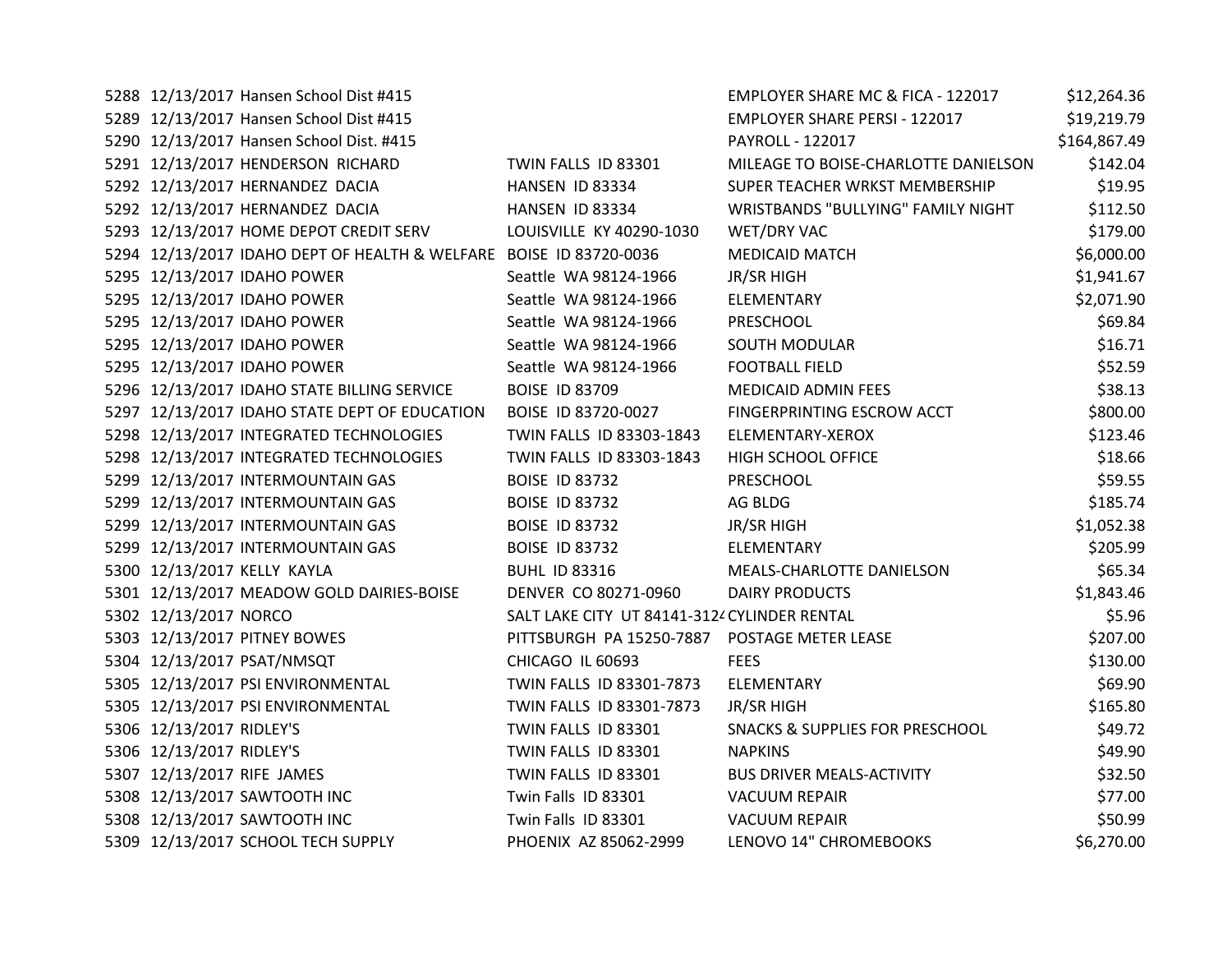| 5309 12/13/2017 SCHOOL TECH SUPPLY      | PHOENIX AZ 85062-2999      | <b>GOOGLE CHROME LICENSE</b>         | \$750.00   |
|-----------------------------------------|----------------------------|--------------------------------------|------------|
| 5309 12/13/2017 SCHOOL TECH SUPPLY      | PHOENIX AZ 85062-2999      | ANYWHERE CART-AC-PLUS 3G             | \$849.00   |
| 5309 12/13/2017 SCHOOL TECH SUPPLY      | PHOENIX AZ 85062-2999      | <b>SHIPPING</b>                      | \$350.00   |
| 5310 12/13/2017 SELECT SOURCE INC       | KIMBERLY ID 83341          | <b>HOSE FOR WATER HEATER</b>         | \$15.99    |
| 5310 12/13/2017 SELECT SOURCE INC       | KIMBERLY ID 83341          | <b>WATER HEATER ELEMENT</b>          | \$26.98    |
| 5310 12/13/2017 SELECT SOURCE INC       | KIMBERLY ID 83341          | RETURNED WRONG ITEM                  | $-$14.99$  |
| 5310 12/13/2017 SELECT SOURCE INC       | KIMBERLY ID 83341          | <b>FASTENERS</b>                     | \$2.24     |
| 5311 12/13/2017 SKINNER HEIDI           | TWIN FALLS ID 83301        | MEALS-CHARLOTTE DANIELSON            | \$43.74    |
| 5311 12/13/2017 SKINNER HEIDI           | TWIN FALLS ID 83301        | MILEAGE-CHARLOTTE DANIELSON          | \$142.04   |
| 5311 12/13/2017 SKINNER HEIDI           | TWIN FALLS ID 83301        | <b>HUSKY HIGHLIGHTS</b>              | \$10.99    |
| 5312 12/13/2017 STANGER MARILYN         |                            | <b>CLOROX WIPES</b>                  | \$11.44    |
| 5312 12/13/2017 STANGER MARILYN         |                            | HAND SANITIZER & WIPES               | \$39.41    |
| 5312 12/13/2017 STANGER MARILYN         |                            | <b>LABEL MAKER</b>                   | \$24.99    |
| 5313 12/13/2017 STATE TAX COMMISSION    | BOISE ID 83707-0076        | LUNCH ROOM                           | \$25.79    |
| 5314 12/13/2017 SUPER DUPER INC         | <b>GREENVILLE SC 29616</b> | TOOTHETTES-SPEECH PATHOLOGIST        | \$34.95    |
| 5314 12/13/2017 SUPER DUPER INC         | <b>GREENVILLE SC 29616</b> | TONGUE DEPRESSORS-SPEECH PATHOLOGIST | \$22.75    |
| 5314 12/13/2017 SUPER DUPER INC         | <b>GREENVILLE SC 29616</b> | <b>SHIPPING &amp; HANDELING</b>      | \$7.50     |
| 5315 12/13/2017 TEK-HUT                 | TWIN FALLS ID 83301        | <b>INTERNET SERVICE</b>              | \$1,500.00 |
| 5316 12/13/2017 TOOLS FOR SCHOOLS       | EMMETT ID 83617            | <b>FOOD SUPPLIES</b>                 | \$2,970.74 |
| 5317 12/13/2017 VALLEY WIDE COOPERATIVE | JEROME ID 83338            | <b>BUS FUEL</b>                      | \$1,338.77 |
| 5317 12/13/2017 VALLEY WIDE COOPERATIVE | JEROME ID 83338            | <b>GAS CREDIT</b>                    | $-52.64$   |
| 5317 12/13/2017 VALLEY WIDE COOPERATIVE | <b>JEROME ID 83338</b>     | <b>DEF</b>                           | \$28.00    |
| 5318 12/13/2017 VERIZON WIRELESS        | DALLAS TX 75266-0108       | <b>IPAD</b>                          | \$30.02    |
| 5319 12/13/2017 VISA                    | TWIN FALLS ID 83303-0249   | K KELLY & R HENDERSON-CLASS CREDIT   | \$180.00   |
| 5319 12/13/2017 VISA                    | TWIN FALLS ID 83303-0249   | <b>CRAFT SUPPLIES</b>                | \$85.59    |
| 5319 12/13/2017 VISA                    | TWIN FALLS ID 83303-0249   | MODERN CURRICULUM BOOK SETS          | \$380.97   |
| 5319 12/13/2017 VISA                    | TWIN FALLS ID 83303-0249   | <b>SUPPLIES FOR LOCKERS</b>          | \$296.68   |
| 5319 12/13/2017 VISA                    | TWIN FALLS ID 83303-0249   | <b>HS LIBRARY BOOKS</b>              | \$102.38   |
| 5319 12/13/2017 VISA                    | TWIN FALLS ID 83303-0249   | MODERN CURRICULUM READING BOOKS      | \$184.86   |
| 5319 12/13/2017 VISA                    | TWIN FALLS ID 83303-0249   | 2 HOLE PUNCH & 3 HOLE PUNCH          | \$31.27    |
| 5319 12/13/2017 VISA                    | TWIN FALLS ID 83303-0249   | <b>ELEMENTARY BOOKS</b>              | \$7.42     |
| 5319 12/13/2017 VISA                    | TWIN FALLS ID 83303-0249   | CLASSROOM MNGMT CLASS-T HOGAN        | \$250.00   |
| 5319 12/13/2017 VISA                    | TWIN FALLS ID 83303-0249   | <b>BOARD GIFTS</b>                   | \$41.57    |
| 5319 12/13/2017 VISA                    | TWIN FALLS ID 83303-0249   | RETURNED WRONG ROSETTA STONE         | $-$187.40$ |